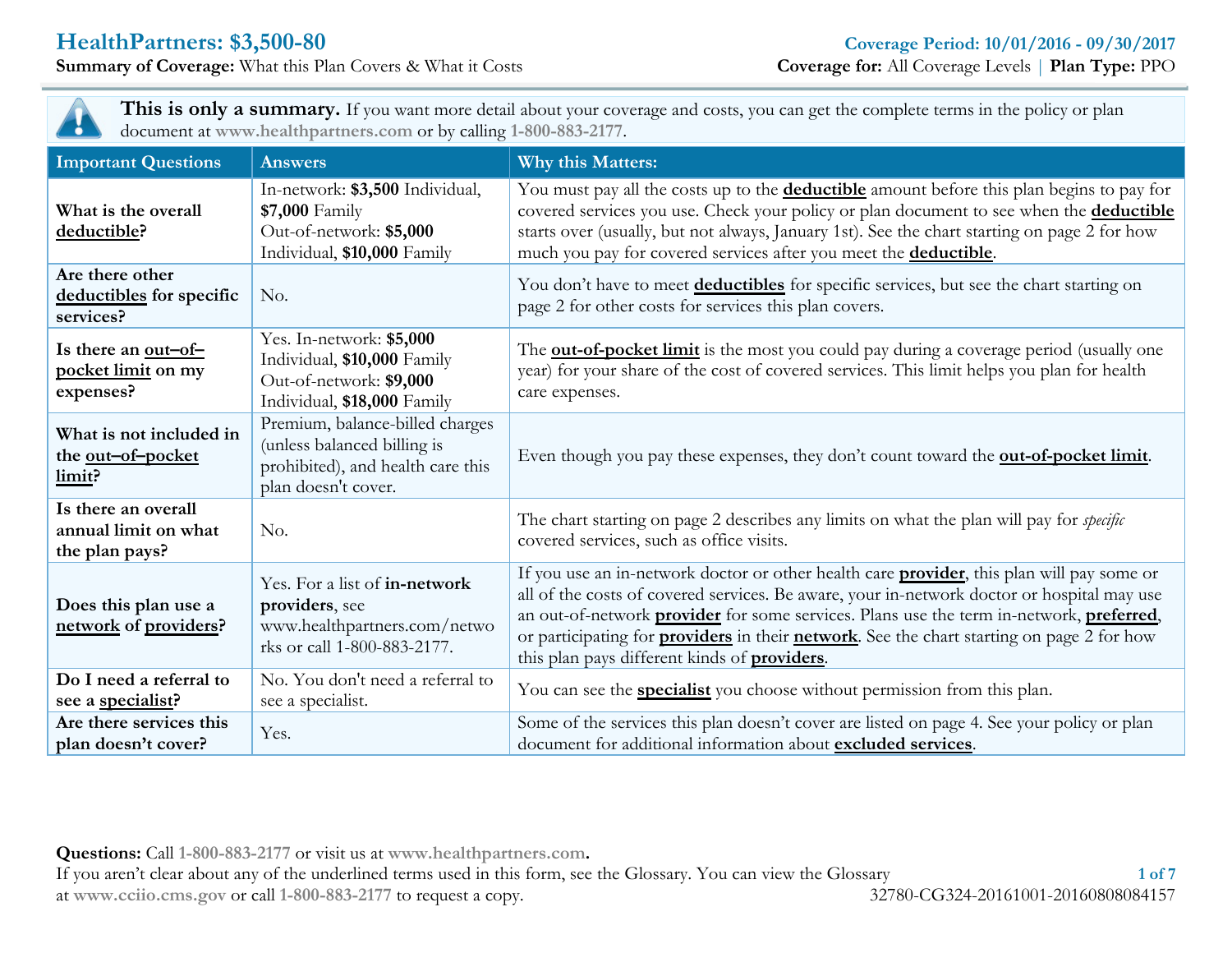**Summary** of Coverage: What this Plan Covers & What it Costs **Coverage Coverage** for: All Coverage Levels | **Plan Type:** PPO

- **Copayments** are fixed dollar amounts (for example, \$15) you pay for covered health care, usually when you receive the service.
- **Coinsurance** is *your* share of the costs of a covered service, calculated as a percent of the **allowed amount** for the service. For example, if the plan's **allowed amount** for an overnight hospital stay is \$1,000, your **coinsurance** payment of 20% would be \$200. This may change if you haven't met your **deductible**.
	- The amount the plan pays for covered services is based on the **allowed amount**. If an out-of-network **provider** charges more than the **allowed amount**, you may have to pay the difference. For example, if an out-of-network hospital charges \$1,500 for an overnight stay and the **allowed amount** is \$1,000, you may have to pay the \$500 difference. (This is called **balance billing**.)
	- This plan may encourage you to use in-network **providers** by charging you lower **deductibles**, **co-payments** and **co-insurance** amounts.

| Common                                                     |                                                  | Your cost if you use a                                                                                                                                                                                                       |                                                                                                                                                                 |                                                                                                |
|------------------------------------------------------------|--------------------------------------------------|------------------------------------------------------------------------------------------------------------------------------------------------------------------------------------------------------------------------------|-----------------------------------------------------------------------------------------------------------------------------------------------------------------|------------------------------------------------------------------------------------------------|
| <b>Medical Event</b>                                       | <b>Services You May Need</b>                     | <b>In-Network</b><br>Provider                                                                                                                                                                                                | <b>Out-Of-Network</b><br>Provider                                                                                                                               | <b>Limitations &amp; Exceptions</b>                                                            |
|                                                            | Primary care visit to treat an injury or illness | Office Visit: 20%<br>Office Visit: 40%<br>coinsurance<br>coinsurance<br>Convenience Care:<br>Convenience Care:<br>-none-<br>20% coinsurance<br>40% coinsurance<br>virtuwell: Not<br>virtuwell: 20%<br>covered<br>coinsurance |                                                                                                                                                                 |                                                                                                |
|                                                            | Specialist visit                                 | 20% coinsurance                                                                                                                                                                                                              | 40% coinsurance                                                                                                                                                 | -none-                                                                                         |
| If you visit a health                                      | Other practitioner office visit                  | 20% coinsurance                                                                                                                                                                                                              | 40% coinsurance                                                                                                                                                 | -none-                                                                                         |
| care provider's office<br>or clinic                        | Preventive care/screening/immunization           | No charge                                                                                                                                                                                                                    | 40% coinsurance<br>for<br>immunizations,<br>No charge for well<br>child, $40\%$<br>coinsurance for<br>preventive care,<br>40% coinsurance<br>for other services | -none-                                                                                         |
|                                                            | Diagnostic test (x-ray, blood work)              | 20% coinsurance                                                                                                                                                                                                              | 40% coinsurance                                                                                                                                                 | -none-                                                                                         |
| If you have a test                                         | Imaging (CT/PET scans, MRIs)                     | 20% coinsurance                                                                                                                                                                                                              | 40% coinsurance                                                                                                                                                 | -none-                                                                                         |
| If you need drugs to<br>treat your illness or<br>condition | Generic drugs                                    | 20% coinsurance                                                                                                                                                                                                              | 40% coinsurance<br>at retail, mail not<br>covered                                                                                                               | 31 Day supply retail/93 day supply<br>mail order; Rx Generic and Brand<br>Preventive Copay \$0 |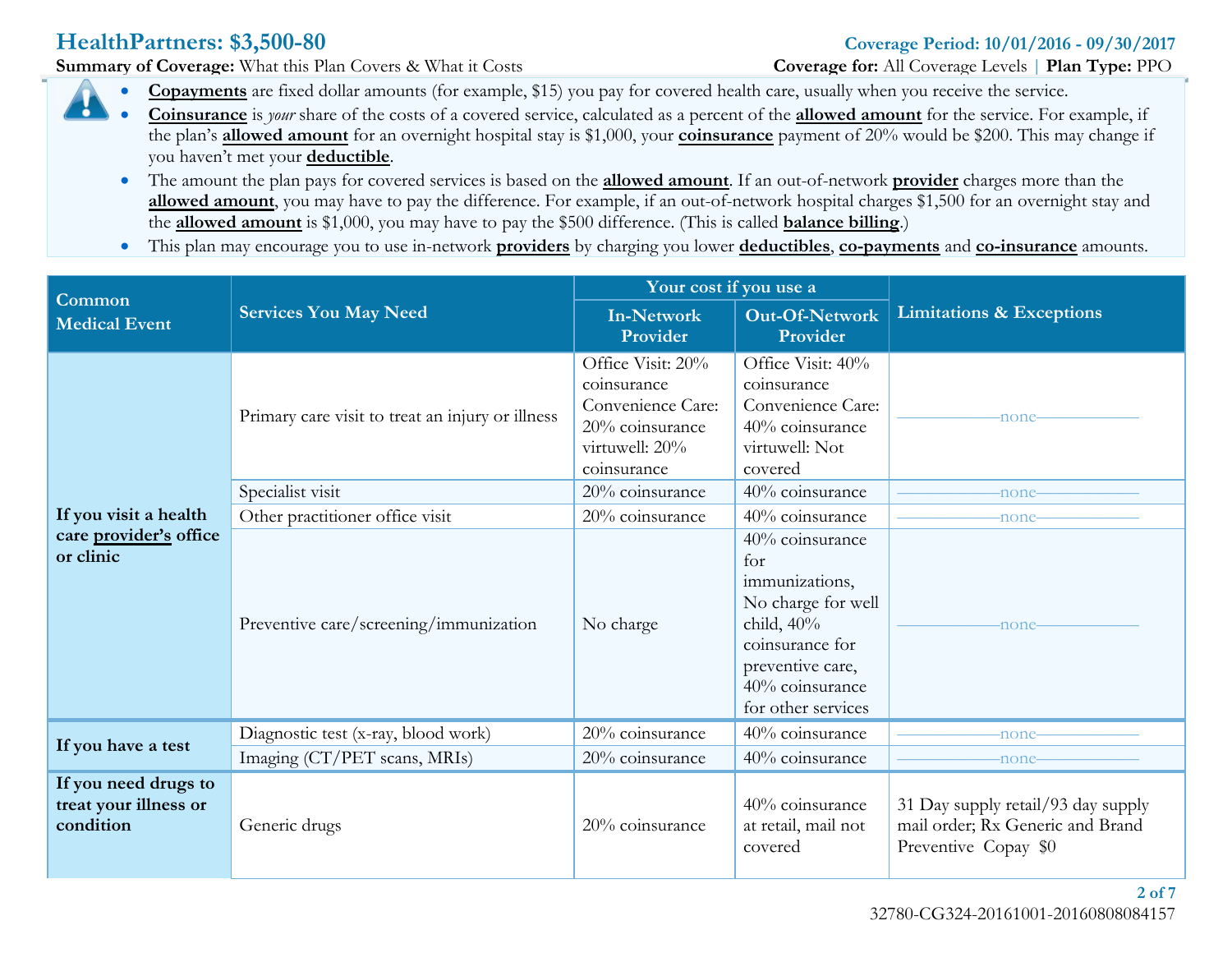**HealthPartners: \$3,500-80 Coverage Period: 10/01/2016 - 09/30/2017**<br> **Summary of Coverage:** What this Plan Covers & What it Costs **Coverage Coverage** for: All Coverage Levels | Plan Type: PPO **Summary** of **Coverage:** What this Plan Covers & What it Costs

| $\lim_{\omega \to 0}$ or coverage. What the radii covers $\alpha$ what it costs                   |                                                | Your cost if you use a        |                                                         | $\frac{1}{2}$                                      |
|---------------------------------------------------------------------------------------------------|------------------------------------------------|-------------------------------|---------------------------------------------------------|----------------------------------------------------|
| Common<br><b>Medical Event</b>                                                                    | <b>Services You May Need</b>                   | <b>In-Network</b><br>Provider | Out-Of-Network<br>Provider                              | <b>Limitations &amp; Exceptions</b>                |
| More information<br>about prescription<br>drug coverage is<br>available at www                    | Formulary brand drugs                          | 20% coinsurance               |                                                         |                                                    |
| .healthpartners.com<br>/public/pharmacy/f<br>ormularies/formular<br>y/preferredrx/index.<br>html. | Non-formulary brand drugs                      | 40% coinsurance               |                                                         |                                                    |
|                                                                                                   | Specialty drugs                                | 20% coinsurance               | 40% coinsurance<br>at retail, mail not<br>covered       | \$200 maximum copay per prescription<br>per month. |
| If you have                                                                                       | Facility fee (e.g., ambulatory surgery center) | 20% coinsurance               | 40% coinsurance                                         | -none-                                             |
| outpatient surgery                                                                                | Physician/surgeon fees                         | 20% coinsurance               | 40% coinsurance                                         | -none                                              |
| If you need                                                                                       | Emergency room services                        | 20% coinsurance               | 20% coinsurance                                         | -none                                              |
| immediate medical                                                                                 | Emergency medical transportation               | 20% coinsurance               | 20% coinsurance                                         | -none                                              |
| attention                                                                                         | Urgent care                                    | 20% coinsurance               | 40% coinsurance                                         | -none                                              |
| If you have a                                                                                     | Facility fee (e.g., hospital room)             | 20% coinsurance               | 40% coinsurance                                         | -none                                              |
| hospital stay                                                                                     | Physician/surgeon fee                          | 20% coinsurance               | 40% coinsurance                                         | -none                                              |
| If you have mental                                                                                | Mental/Behavioral health outpatient services   | 20% coinsurance               | 40% coinsurance                                         | -none                                              |
| health, behavioral                                                                                | Mental/Behavioral health inpatient services    | 20% coinsurance               | 40% coinsurance                                         | -none                                              |
| health, or substance                                                                              | Substance use disorder outpatient services     | 20% coinsurance               | 40% coinsurance                                         | -none                                              |
| abuse needs                                                                                       | Substance use disorder inpatient services      | 20% coinsurance               | 40% coinsurance                                         | -none                                              |
| If you are pregnant                                                                               | Prenatal and postnatal care                    | No charge                     | Prenatal: No<br>charge<br>Postnatal: 40%<br>coinsurance | none                                               |
|                                                                                                   | Delivery and all inpatient services            | 20% coinsurance               | 40% coinsurance                                         | -none                                              |
| If you need help                                                                                  | Home health care                               | 20% coinsurance               | 40% coinsurance                                         | 120 visit limit                                    |
| recovering or have                                                                                | Rehabilitation services                        | 20% coinsurance               | 40% coinsurance                                         | -none                                              |
| other special health                                                                              | Habilitation services                          | 20% coinsurance               | 40% coinsurance                                         | -none-                                             |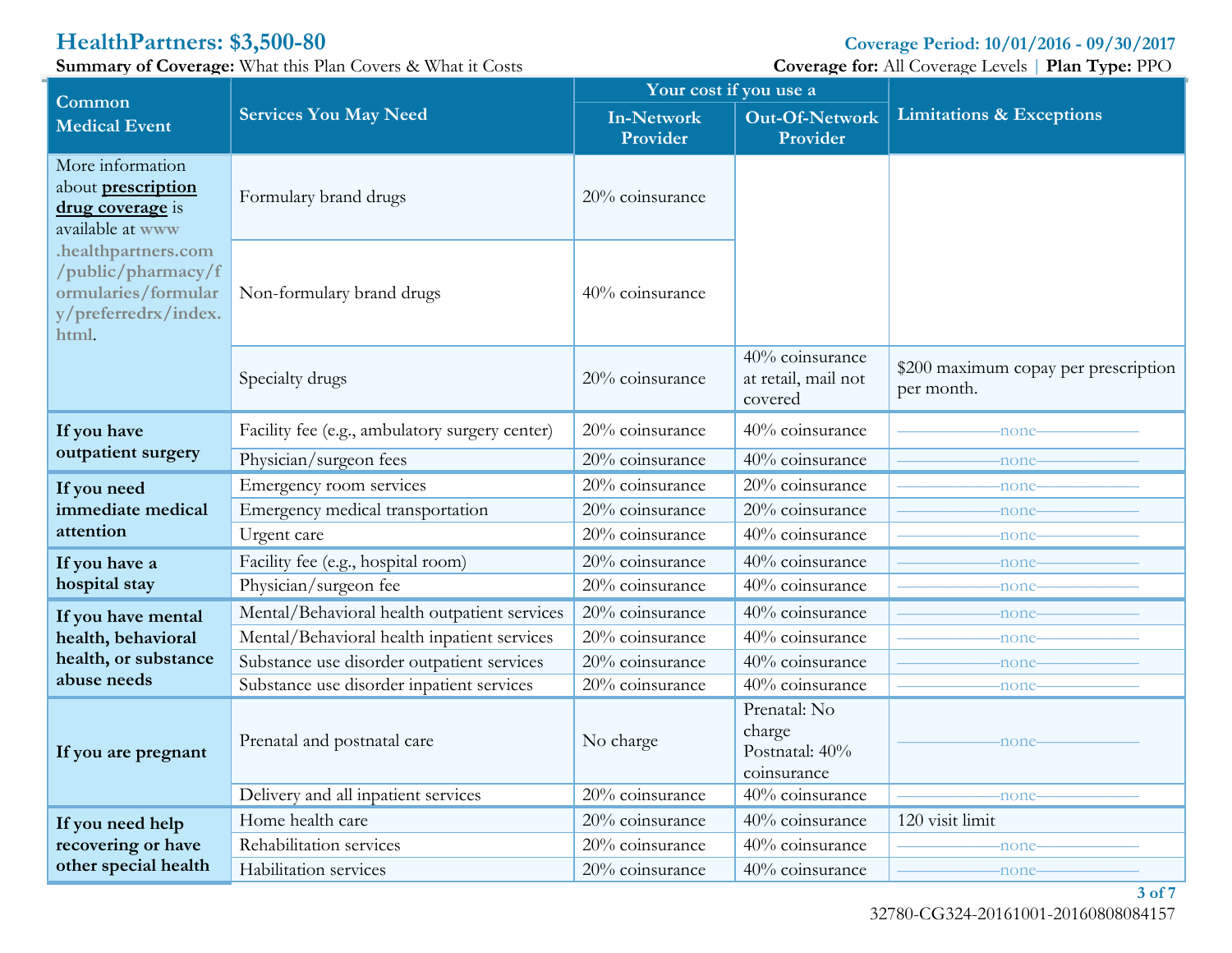**Summary** of Coverage: What this Plan Covers & What it Costs **Coverage Coverage** for: All Coverage Levels | **Plan Type:** PPO

| Common                                    | <b>Services You May Need</b> | Your cost if you use a        |                            |                                                     |
|-------------------------------------------|------------------------------|-------------------------------|----------------------------|-----------------------------------------------------|
| <b>Medical Event</b>                      |                              | <b>In-Network</b><br>Provider | Out-Of-Network<br>Provider | <b>Limitations &amp; Exceptions</b>                 |
| needs                                     | Skilled nursing care         | 20% coinsurance               | 40% coinsurance            | 120 Days per confinement                            |
|                                           | Durable medical equipment    | $20\%$ coinsurance            | 40% coinsurance            | Limited to one wig per year for<br>Alopecia Areata. |
|                                           | Hospice service              | 20% coinsurance               | 40% coinsurance            | -none-                                              |
|                                           | Eye exam                     | No charge                     | 40% coinsurance            | -none-                                              |
| If your child needs<br>dental or eye care | Glasses                      | Not covered                   | Not covered                | -none-                                              |
|                                           | Dental check-up              | Not covered                   | Not covered                | -none-                                              |

## <span id="page-3-0"></span>**Excluded Services & Other Covered Services:**

| Services Your Plan Does NOT Cover (This isn't a complete list. Check your policy or plan document for other excluded services.)                          |                                           |                      |  |  |
|----------------------------------------------------------------------------------------------------------------------------------------------------------|-------------------------------------------|----------------------|--|--|
| Bariatric surgery                                                                                                                                        | Infertility treatment                     | Private-duty nursing |  |  |
| Cosmetic surgery                                                                                                                                         | Long-term care                            | Routine foot care    |  |  |
| Dental care (Adult)                                                                                                                                      | Non-emergency care when traveling outside | Weight loss programs |  |  |
| Hearing aids                                                                                                                                             | the U.S.                                  |                      |  |  |
| Other Covered Services (This isn't a complete list. Check your policy or plan document for other covered services and your costs for these<br>services.) |                                           |                      |  |  |

Acupuncture Chiropractic care Chiropractic care Chiropractic care Routine eye care (Adult)

### **Your Rights to Continue Coverage:**

If you lose coverage under the plan, then, depending upon the circumstances, Federal and State laws may provide protections that allow you to keep health coverage. Any such rights may be limited in duration and will require you to pay a **premium**, which may be significantly higher than the **premium** you pay while covered under the plan. Other limitations on your rights to continue coverage may also apply.

For more information on your rights to continue coverage, contact the plan at **1-800-883-2177**. You may also contact your state insurance department, the U.S. Department of Labor, Employee Benefits Security Administration at **1-866-444-3272** or **www.dol.gov/ebsa**, or the U.S. Department of Health and Human Services at **1-877-267-2323 x61565** or **www.cciio.cms.gov**.

## **Your Grievance and Appeals Rights:**

If you have a complaint or are dissatisfied with a denial of coverage for claims under your plan, you may be able to **appeal** or file a **grievance**. You can contact your plan at **1-800-883-2177**. You can contact the Department of Labor's Employee Benefits Security Administration at **1-866-444-3272** or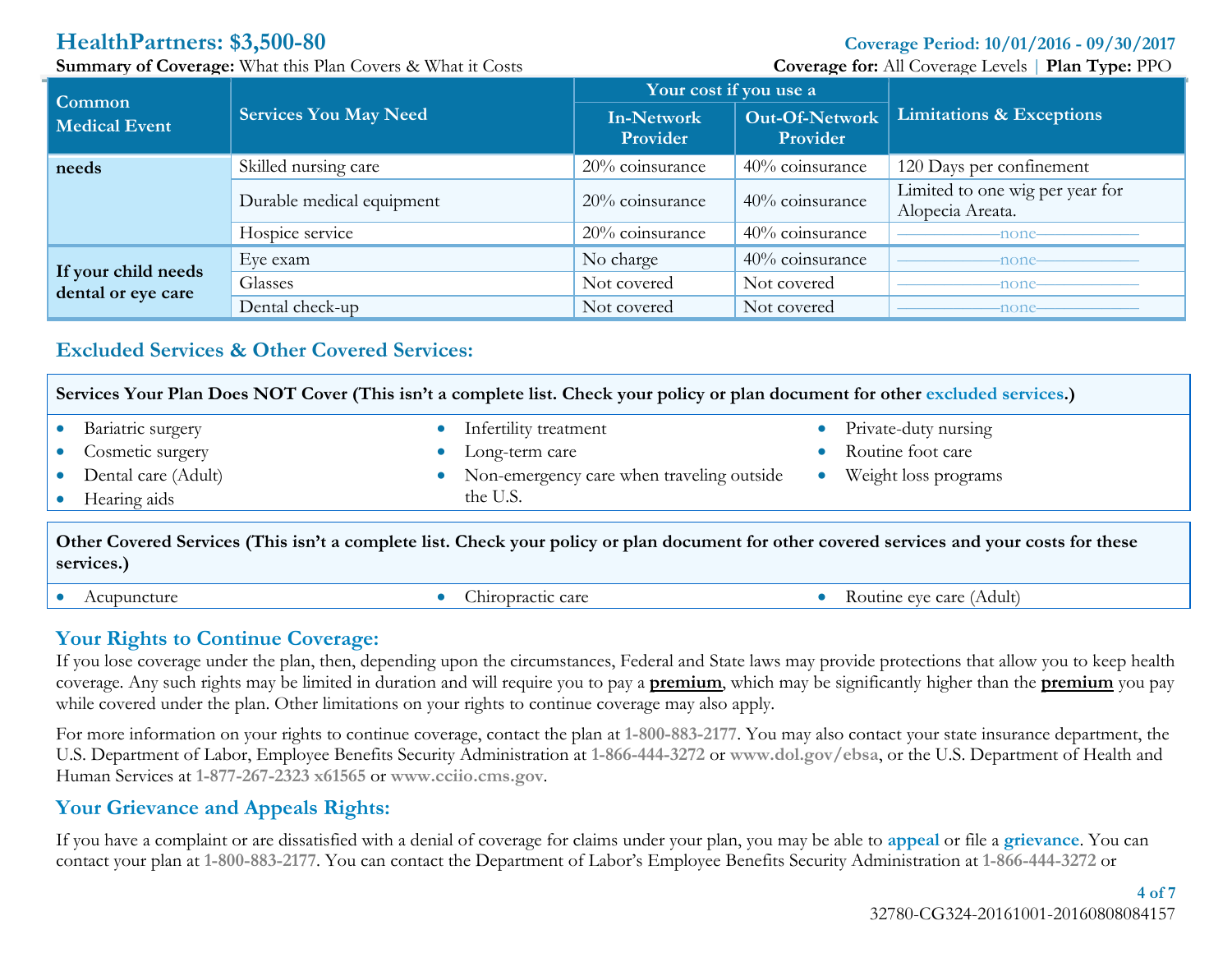### **Summary** of Coverage: What this Plan Covers & What it Costs **Coverage Coverage** for: All Coverage Levels | **Plan Type:** PPO

# **HealthPartners: \$3,500-80 Coverage Period: 10/01/2016 - 09/30/2017**

**www.dol.gov/ebsa/healthreform**. For questions about your rights, this notice, or assistance, you can contact your state insurance department at **the** following: MN Dept of Health at 651-201-5100 / 1-800-657-3916 or the MN Dept of Commerce at 651-539-1600 / 1-800-657-3602.

### **Does this Coverage Provide Minimum Essential Coverage?**

The Affordable Care Act requires most people to have health care coverage that qualifies as "minimum essential coverage." **This plan or policy does provide minimum essential coverage.** 

### **Does this Coverage Meet the Minimum Value Standard?**

The Affordable Care Act establishes a minimum value standard of benefits of a health plan. The minimum value standard is 60% (actuarial value). **This health coverage does meet the minimum value standard for the benefits it provides.**

### **Language Access Services:**

Spanish (Español): Para obtener asistencia en Español, llame al **1-866-398-9119**. Tagalog (Tagalog): Kung kailangan ninyo ang tulong sa Tagalog tumawag sa **1-800-883-2177**. Chinese (中文): 如果需要中文的帮助,请拨打这个号码 **1-800-883-2177**. Navajo (Dine): Dinek'ehgo shika at'ohwol ninisingo, kwiijigo holne' **1-800-883-2177**.

 $- T$ o see examples of how this plan might cover costs for a sample medical situation, see the next page.–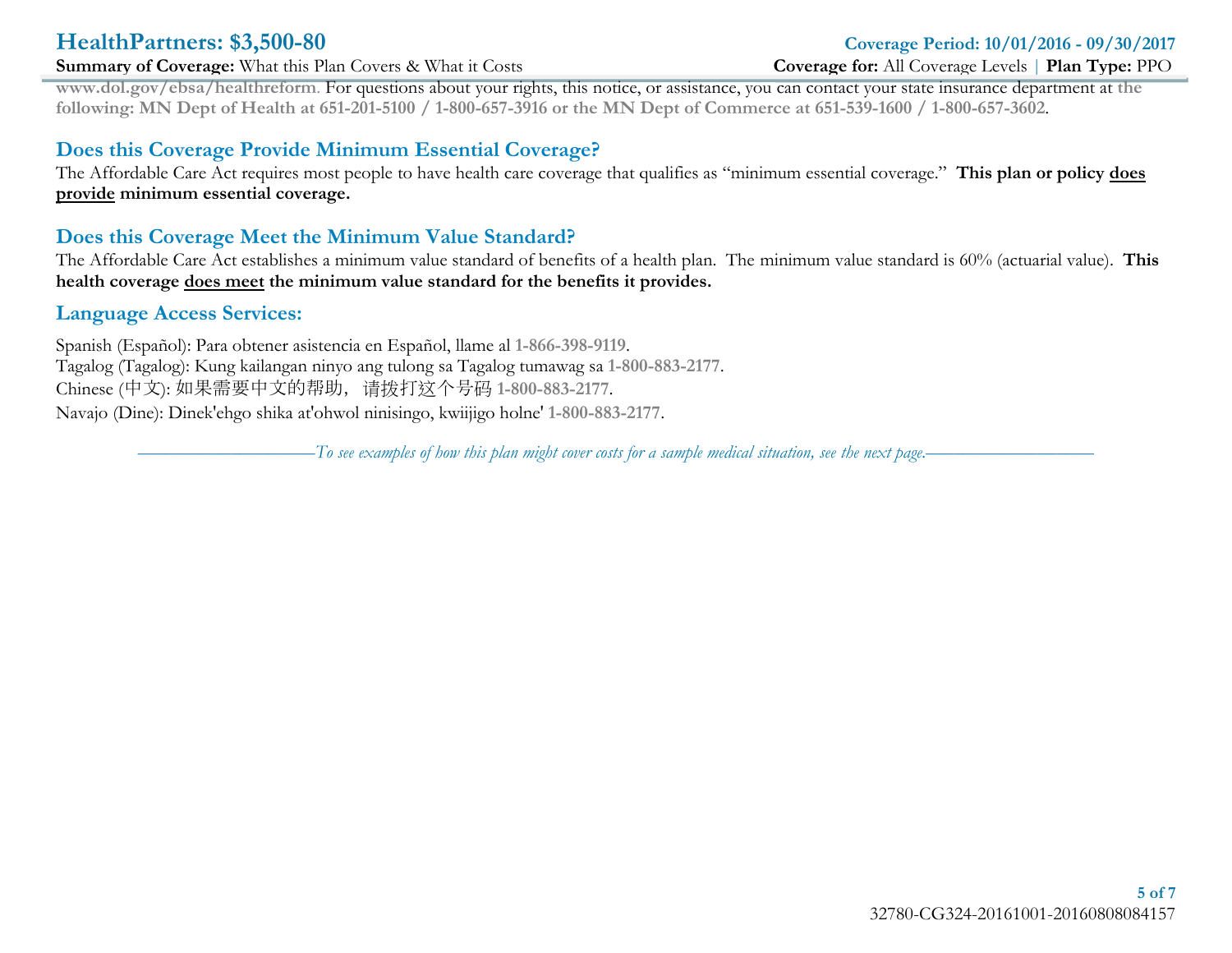.

# **About these Coverage Examples:**

These examples show how this plan might cover medical care in given situations. Use these examples to see, in general, how much financial protection a sample patient might get if they are covered under different plans.



**This is not a cost estimator.**

Don't use these examples to estimate your actual costs under this plan. The actual care you receive will be different from these examples, and the cost of that care will also be different. Cost sharing or "Patient pays" amounts are based on selfonly coverage.

**Having a baby**

(normal delivery)

- **Amount owed to providers:** \$7,540
- **Plan pays** \$3,040
- **Patient pays** \$4,500

### **Sample care costs:**

| Hospital charges (mother)  | \$2,700 |
|----------------------------|---------|
| Routine obstetric care     | \$2,100 |
| Hospital charges (baby)    | \$900   |
| Anesthesia                 | \$900   |
| Laboratory tests           | \$500   |
| Prescriptions              | \$200   |
| Radiology                  | \$200   |
| Vaccines, other preventive | \$40    |
| Total                      | \$7,540 |
|                            |         |
| Patient pays:              |         |
| Deductibles                | \$3,500 |
| Copays                     | \$0     |
| Coinsurance                | \$800   |
| Limits or exclusions       | \$200   |

**HealthPartners:** \$3,500-80<br> **Coverage Period:**  $10/01/2016 - 09/30/2017$ <br> **Coverage Coverage Coverage Coverage Period:**  $10/01/2016 - 09/30/2017$ 

**Coverage** for: All Coverage Levels | **Plan Type:** PPO

# **Managing type 2 diabetes**

(routine maintenance of a well-controlled condition)

**Amount owed to providers:** \$5,400

**Plan pays** \$1,520

**Patient pays** \$3,880

### **Sample care costs:**

| Prescriptions                  | \$2,900 |
|--------------------------------|---------|
| Medical Equipment and Supplies | \$1,300 |
| Office Visits and Procedures   | \$700   |
| Education                      | \$300   |
| Laboratory tests               | \$100   |
| Vaccines, other preventive     | \$100   |
| Total                          | \$5,400 |
| Patient pays:                  |         |
| Deductibles                    | \$3,500 |
| Copays                         | $\$0$   |
| Coinsurance                    | \$300   |
| Limits or exclusions           | \$80    |
| Total                          | \$3,880 |